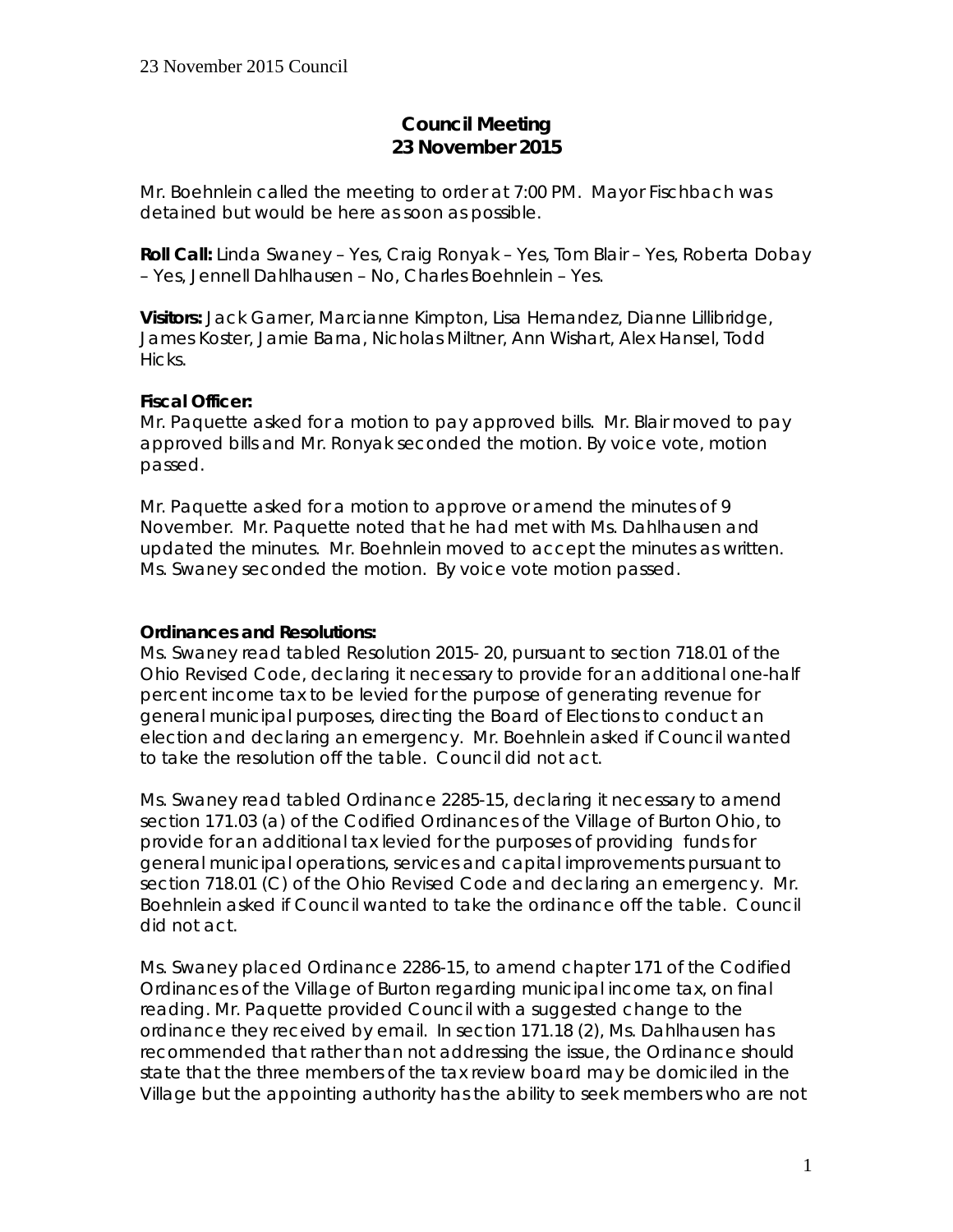domiciled in the Village. Council agreed with this suggestion. Ms. Swaney moved to adopt Ordinance 2286-15 as amended. Mr. Ronyak seconded the motion. Roll Call: Linda Swaney – Yes, Craig Ronyak – Yes, Tom Blair – Yes, Roberta Dobay – Yes, Charles Boehnlein – Yes. Ordinance 2286-15 is adopted.

Ms. Swaney introduced Resolution 2015-26, authorizing the Fiscal Officer to transfer funds from D09 Goodwin, Peckham, and Hickox Funds to A01 General Funds and declaring an emergency, and placed it on first reading. Mr. Paquette explained that the funds in the D09 capital account were put there to cover the initial expense of the Goodwin Peckham water/sewer connection project until the residents assessments caught up. Mr. Paquette recommended moving the funds back to the General Fund until a specific capital project is identified. Mr. Ronyak moved to waive further readings of Resolution 2015-26 and Ms. Swaney seconded the motion. Roll Call: Craig Ronyak – Yes, Linda Swaney – Yes, Tom Blair – Yes, Roberta Dobay – Yes, Charles Boehnlein – Yes. Motion passed.

Mr. Boehnlein moved to adopt Resolution 2015-26 and Mr. Ronyak seconded the motion. Roll Call: Charles Boehnlein – Yes, Craig Ronyak - Yes, Tom Blair – Yes, Roberta Dobay – Yes, Linda Swaney – Yes. Resolution 2015-26 is adopted.

Ms. Swaney introduced Ordinance 2291-15, hiring Thrasher, Dinsmore and Dolan as Village solicitor for the years 2016 and 2017, and placed it on first reading. Mr. Hicks stated that he did not see a reason to rush into passing this at this meeting. Mr. Hicks recommended waiting until the new council was seated. Ms. Swaney moved to waive further readings. Mr. Ronyak seconded the motion. Roll Call: Linda Swaney – Yes, Craig Ronyak – Yes, Tom Blair – No, Roberta Dobay – Yes, Charles Boehnlein – Yes. Motion failed for lack of five yeah votes. Ordinance 2291-15 remains on first reading.

### **Mayors Report:**

Mr. Boehnlein had nothing to report for Mayor Fischbach.

# **Old Business**

Mr. Boehnlein asked Council about scheduling of the final meeting in December. Mr. Boehnlein reported that the Mayor is suggesting cancelling the meetings on the 14<sup>th</sup> and 28<sup>th</sup> of December and having just one regular meeting for the month on 21 December. Mr. Boehnlein moved to hold one meeting in December on the 21st and to cancel the meetings on the  $14<sup>th</sup>$  and  $28<sup>th</sup>$  of December. Ms. Swaney seconded the motion. Roll Call: Charles Boehnlein – Yes, Linda Swaney – Yes, Tom Blair – Yes, Roberta Dobay – Yes, Craig Ronyak – Yes.

### **New Business:**

Mr. Paquette reported that the 1798 Grille, formerly Tom and Jerry's, has applied for a D5L liquor license under the Village Revitalization district legislation. The Ohio Liquor Control Board has asked if Council wishes to hold a hearing on the subject or not. Mr. Boehnlein moved to not request a hearing. Ms. Swaney